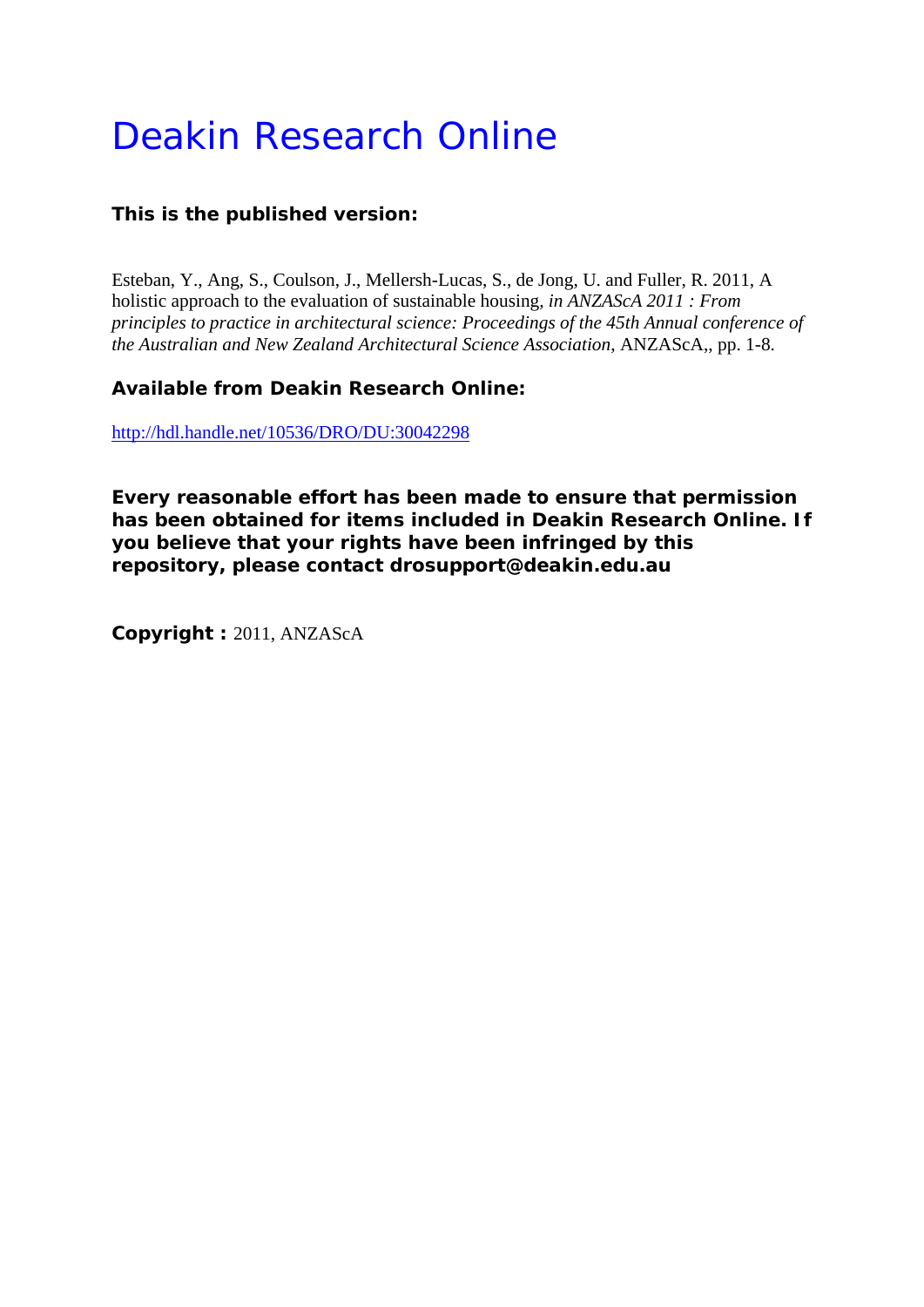# **A holistic approach to the evaluation of sustainable housing**

# **Y. Esteban, S. Ang, J. Coulson, U. de Jong, and R. Fuller**

School of Architecture and Building Waterfront Campus, Deakin University Geelong 3217

ABSTRACT: Residential housing is often evaluated against single or at best a limited number of similar criteria. These include quantifiable indicators such as energy use and its associated greenhouse gas emissions. It might also include material consumption from an embodied energy or resource use perspective. Social factors or qualitative indicators may be evaluated but are rarely placed or juxtaposed alongside these quantifiable indicators. A onedimensional approach will be limiting because sustainable development includes both environmental and social factors. This paper describes the methodologies that have been developed to assess housing developments against five quite different criteria. These are: energy use, resource use, neighbourhood character, neighbourhood connectedness and diversity. In each case, high and low sustainability practice has been identified so that ranking is possible. These methodologies have then been tested by evaluating a typical precinct (approximately 400 m by 400 m) of a 1970-80s housing development in a suburb of Geelong. The rankings of the particular precinct have then been combined in a visual way to assist in the evaluation of the housing in a more holistic way. The results of this evaluation method are presented, along with a discussion of the strengths and weaknesses of the methodologies. The research is the outcome of collaboration by a cross-disciplinary group of academics within Deakin's School of Architecture and Building.

Conference theme: Sustainability issues Keywords: Sustainability, housing, multi-criteria, evaluation

#### **INTRODUCTION**

Housing development projects on greenfield sites, particularly on the outskirts of our major cities, are the cause of much debate within the community. In many instances, these projects are critiqued within the context of sustainable development. This popular concept is generally recognised to have both ecological and social components, the exact interpretations of which can vary greatly depending on the user. Whatever definition is used, the analysis is often unidimensional. For example, the housing may be discussed from the perspectives of social isolation, energy use for travel or for its aesthetics. This shortcoming is understandable because it is difficult to critique housing in a more holistic way. However, a failure to consider housing in a multi-faceted way could easily lead to a development, which while 'sustainable' in one respect, might be quite the reverse in another. Some way of combining evaluations of quite different aspects of a housing development is also required if its various 'components' are to be compared equally. A fair comparison would require a common 'currency'. This paper describes some research that has been undertaken to enable housing developments to be critiqued against five different criteria and then compared. The paper begins with a description of the study site; where and why it was selected and an overview of the general research approach adopted. Some details of the five criteria are then presented using data gathered from the study site. The paper presents some initial results from the research along with some conclusions of its strengths and weakness, and areas for future work.

#### **1. PRECINCT SELECTION AND OVERALL RESEARCH APPROACH**

A housing precinct in the suburb of Grovedale, within the City of Greater Geelong, was selected as the study site. The precinct was selected to be representative of a typical housing development in the 1970-80s. The precinct was approximately 0.16 km<sup>2</sup> i.e. approximately 400 m by 400 m. This size was chosen because it is normally regarded as the maximum distance that can be comfortably traversed on foot. The precinct was also selected to be coincidental with an ABS Collection District. Since it was envisaged that ABS data would be used extensively in this study, it was important that the complications of overlapping census districts was avoided. The housing within the precinct was analysed using five different criteria. These were: energy use, resource use, neighbourhood character, neighbourhood connectedness and diversity.

The overall research approach was as follows: for each of the criteria, a methodology was developed which enabled the housing within the study site to be assessed systematically. In some cases, e.g. energy use, a quantitative assessment was possible. In other cases e.g. neighbourhood character, a more qualitative assessment was made. In both types of assessment, however, a system was developed which enabled the housing within the precinct to be ranked. Each of the criteria was represented by several indicators and the housing development was rated using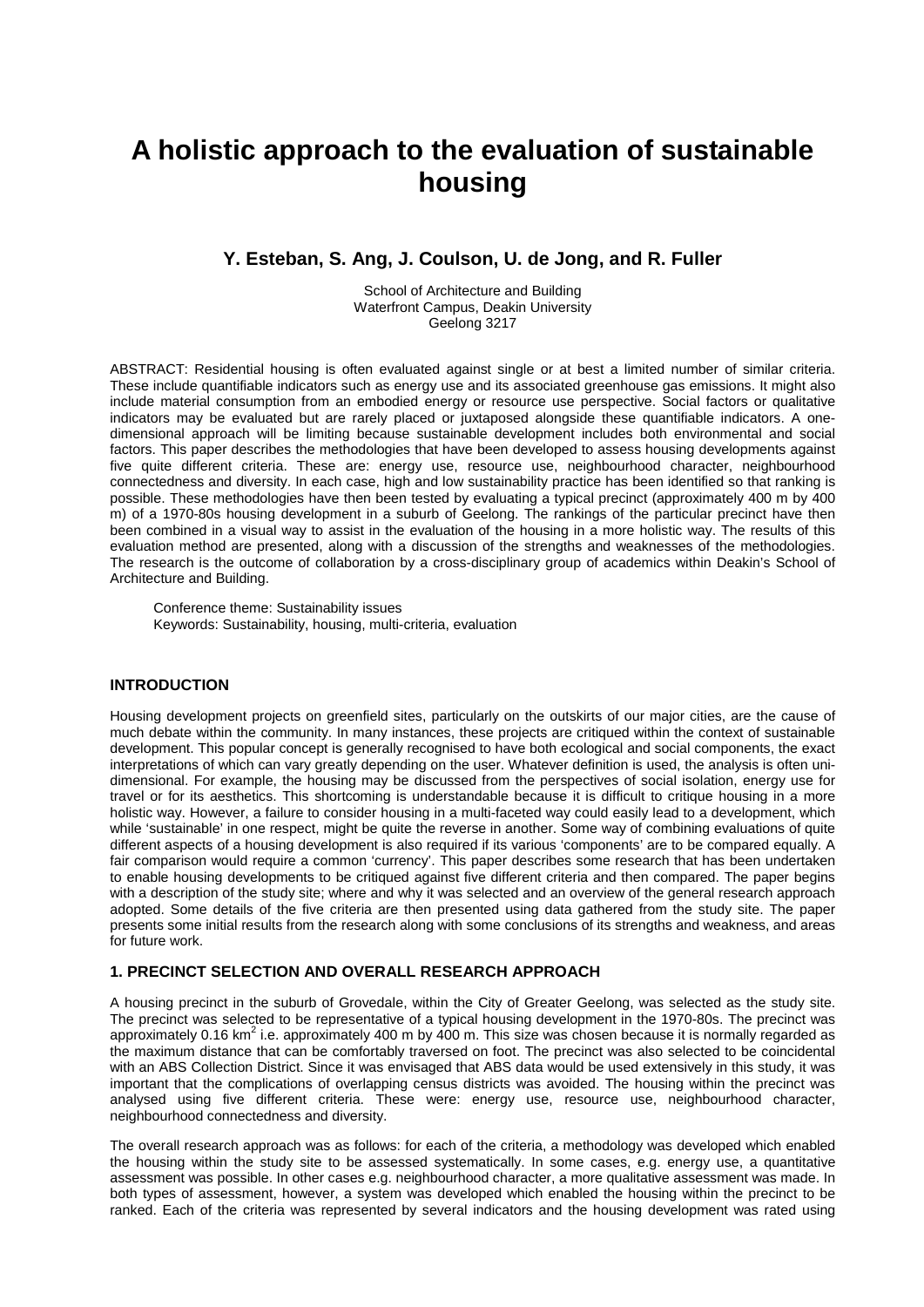these indicators on a scale of 1 to 5. If the assessment revealed that the development was considered to be best practice for this indicator, then a score of 5 was awarded. If, on the other hand, the development was deemed to be an example of worst practice, then a score of 1 was awarded. To obtain a single figure or ranking for the particular criterion, these rating scores were averaged. In the final step, the ranking for each criterion was transferred to a fivepointed star diagram to enable immediate visualisation of this more holistic assessment of the housing. The main theoretical considerations and details of the individual methodologies adopted for each of the criterion are described in the following sections.

# **2. ENERGY USE**

How and where we live are the key determinants of residential energy use. In 2007-8, the sector was responsible for 7.4% of the country's energy consumption (ABARE, 2010). In 2008, the sector consumed 402 PJ and this is expected to rise by 16% by 2020 (DEHWA, 2008). Houses are getting bigger, household size is getting smaller and we are building houses on sites with poor, if any, public transport, forcing occupants to drive their cars further. The car is the most energy consuming household appliance but usually energy for car use is considered separately from the residential sector. In housing development design, however, serious consideration of location is essential if real residential sector energy use is to be contained. In order to reduce the amount of calculations required, a typical house within the precinct was selected, following an on-site inspection of the precinct, and this house was analysed. The methodology used to determine the energy use due to the size, style and the location of the house was as follows. The heating and cooling energy was determined using published Nationwide House Energy Rating Scheme figures for various housing types (AGO, 1999). The embodied energy of the house was calculated using the method suggested by Fuller and Treloar (2004), where typical houses of various eras were analysed using an approximation method. Gross floor area was multiplied by an embodied energy coefficient (GJ/m<sup>2</sup>). ABS data provides a breakdown of the mode of transport used for work travel. This data is collated by the mode of travel under various categories and sub-categories. In order to simplify the data and also make it comparable with other studies e.g. Fuller and Crawford (2011), car and public transport usage only were used to determine an average method of work travel in this study. The relationship between the operational, embodied and travel energy per annum for a resident in the typical house of the precinct is shown in Figure 1.



**Figure 1: Travel, operational and embodied energy use per capita per annum for Grovedale house**

To rate the operational, embodied and travel energy for a resident in the selected house in the precinct, an upper and lower level of energy use for each energy component was determined. The total range of energy use defined by these limits was then divided in to five sub-levels. To determine the lowest range of operational energy use i.e. the highest ranking, it has been assumed that a house can be designed that requires no heating or cooling by external sources. Similarly, it is assumed that someone could deliberately choose to live close enough to their place of work so that they could ride a bicycle or walk to work. In both of these cases, energy use would be zero. In the case of embodied energy, however, identifying 'best practice' is more problematic. A house constructed of renewable/reused or recycled building materials could theoretically be low in embodied energy, but some energy would still be used in either harvesting and/or processing the materials. Fuller et al. (2009) determined that a 1950s weatherboard house had an embodied energy of 9.2 GJ m<sup>-2</sup>. Assuming a further 50% reduction is possible, a figure of 4.6 GJ m<sup>-2</sup> has been assumed in this study. The upper range i.e. lowest ranking of the three indicators was determined as follows: for operational energy use, the highest combined heating and cooling energy requirement for a detached house  $(857.4 \text{ MJ m}^2)$ , as predicted by the NatHERS program (AGO, 1999), has been assumed. All travel is assumed to be by car and an embodied energy coefficient of 15 GJ m<sup>-2</sup> has been used (Fuller and Crawford, 2011). Table 1 summarizes the ranking ranges for operational, embodied and travel energy. The overall energy ranking for the Grovedale house is 2, being the average of its three individual rankings in Table 1.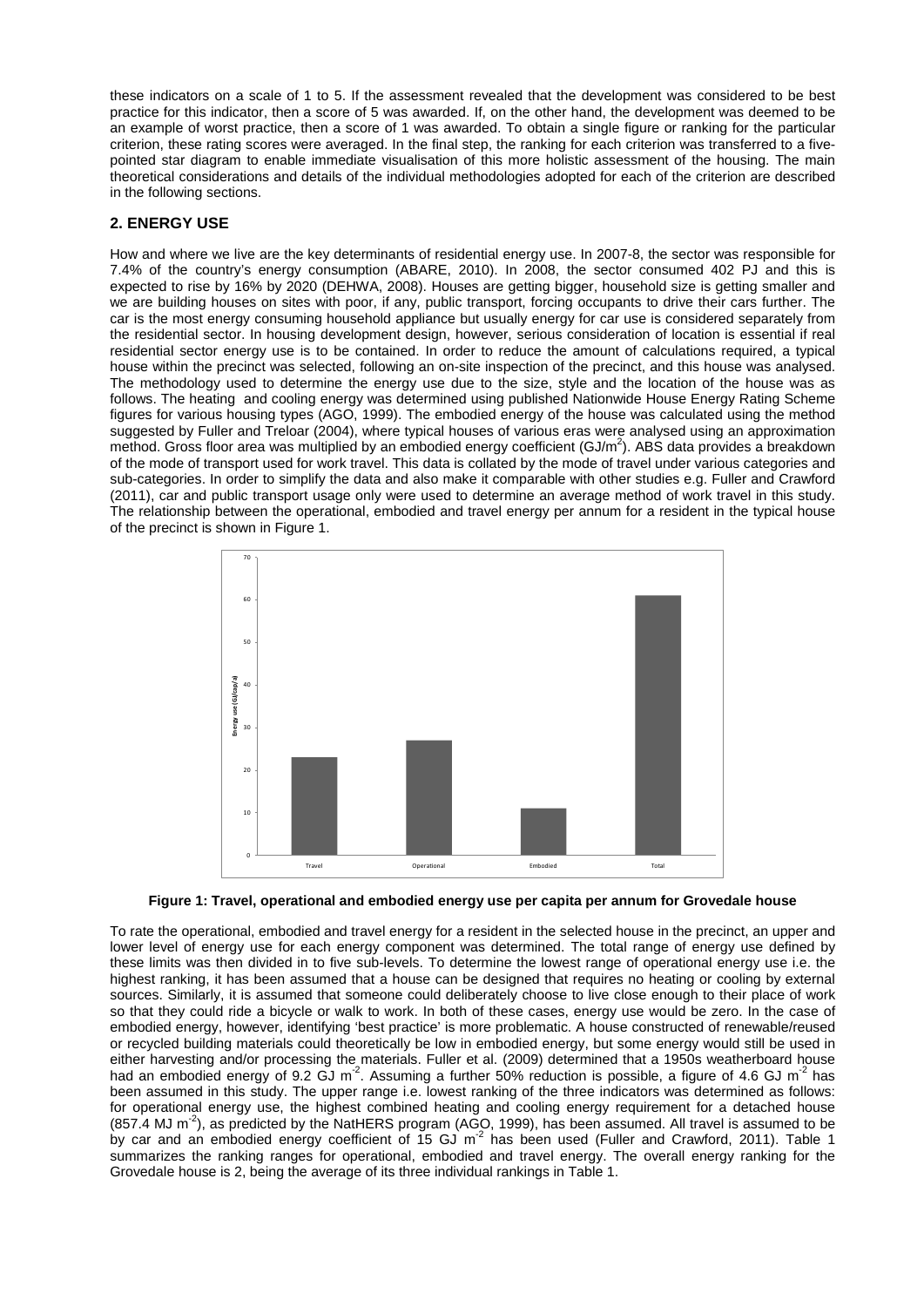#### **Table 1: Rating levels for operational, embodied and operational energy (GJ/a/cap)** (Grovedale rating in grey)

| Ranking            |           |               |          |             |           |
|--------------------|-----------|---------------|----------|-------------|-----------|
| <b>Operational</b> | 65-52     | 52-39         | 39-26    | 26-13       | $13 - 0$  |
| <b>Embodied</b>    | 17.1-14.0 | $13.9 - 10.9$ | 10.8-7.7 | 7.6-4.6     | <4.6      |
| Travel             | 24.2-19.4 | 19.3-14.5     | 14.4-9.7 | $9.6 - 4.8$ | $4.7 - 0$ |

#### **3. RESOURCE USE**

This part of the evaluation calculates the impact of resource use in the built environment due to the changing fabric of suburban development. The scale and density of dwellings influences the consumption of global resources and is significant in terms of evaluating sustainable habitation. This aspect of the study is considered from two principal perspectives. Firstly, the economic, functional and aesthetic requirements of habitation determine dwelling size, scale and elaboration. This influences material selection and determines material quantities for domestic spatial enclosure and utility. Secondly, the infrastructure of suburban development is initially imposed on the landscape to establish legal title for residential property. This translates into physical dimensions of individual building sites as well as road reserves and other land usage (parkland, schools and businesses) required to facilitate inhabitation. This contributes to dwelling density as well as influencing the quantity of materials needed to complete the infrastructure.

The methodologies used to determine the house size, material use and dwelling density of houses were as follows. The typical house in the precinct was modelled using AutoCAD Revit to incorporate principal construction materials for structure and enclosure. This allowed direct extraction of data from the model in terms of dwelling footprint and the ratio of material volume to floor area delivered. This is an indicator of resource consumption for population potential (number of inhabitants per dwelling) and amenity. Analysis of GIS information allowed direct measurement of land use according to dwelling site area as a percentage of the total precinct area. This can then be compared to the efficiency of infrastructure space for access (road reserve) and amenity (parkland, schools, recreation reserves). Tables 2 and 3 respectively show the material and land usage for the selected house in the Grovedale precinct. The selected house has a floor area of 165  $m^2$  and a volume of 56.2  $m^3$  resulting in volume to floor area ratio of 0.34. The ratio of renewable\* to non-renewable building materials is 0.09.

#### **Table 2: Volume of material used (m3 )**

| Timber*      | 5.20  | House site area $(m2)$                | 752    |
|--------------|-------|---------------------------------------|--------|
| Concrete     | 21.51 | House floor area $(m^2)$              | 165    |
| Masonry      | 23.77 | No. of houses in precinct             | 192    |
| Plaster      | 5.53  | Precinct area $(m2)$                  | 203200 |
| <b>Steel</b> | 0.00  | Total house site area : Precinct area | 0.71   |
| <b>Glass</b> | 0.18  | Total building area : Precinct area   | 0.16   |
| Aluminium    | 0.00  | Precinct area per house site $(m^2)$  | 1058   |

Five indicators were selected to analyse the two principal concerns for the chosen house and precinct. Spatial Enclosure Efficiency assesses the resources used to achieve a unit of floor area. The Renewable Material Proportion reflects the volume of renewable/recycled materials to total material used. It assumes that a house can be designed that requires only light timber cladding with effective insulation that can be largely comprised of renewable materials. The Precinct Building Footprint (total house site area : precinct area) expresses building resource density and dispersal within the precinct as an indicator of the sprawl of urban development and the loss of land available as a resource for other purposes. House Site Proportion indicates the capacity of a site to accommodate an efficient plan and maximise available floor area for habitation from the volume of resources used in building. This is balanced against the reduced infrastructure required for narrow site frontages through less roads and length of services. The Land Use Efficiency (precinct area per house site ratio) expresses the infrastructure resource implications of providing a useable site within the precinct. The greater the density of house sites within a given range for lowdensity development, the lower the infrastructure needs to service the capacity for habitation. This issue is complex and is interconnected with broader sustainability issues for land use such as amenity in urban habitation as well as biodiversity, and the modification or exclusion of habitat for other species. The indicators and rating ranges are summarised in Table 4 below, with the Grovedale results indicated in grey tone. The overall ranking is the calculated average of 2.6.

#### **Table 3: Land usage data**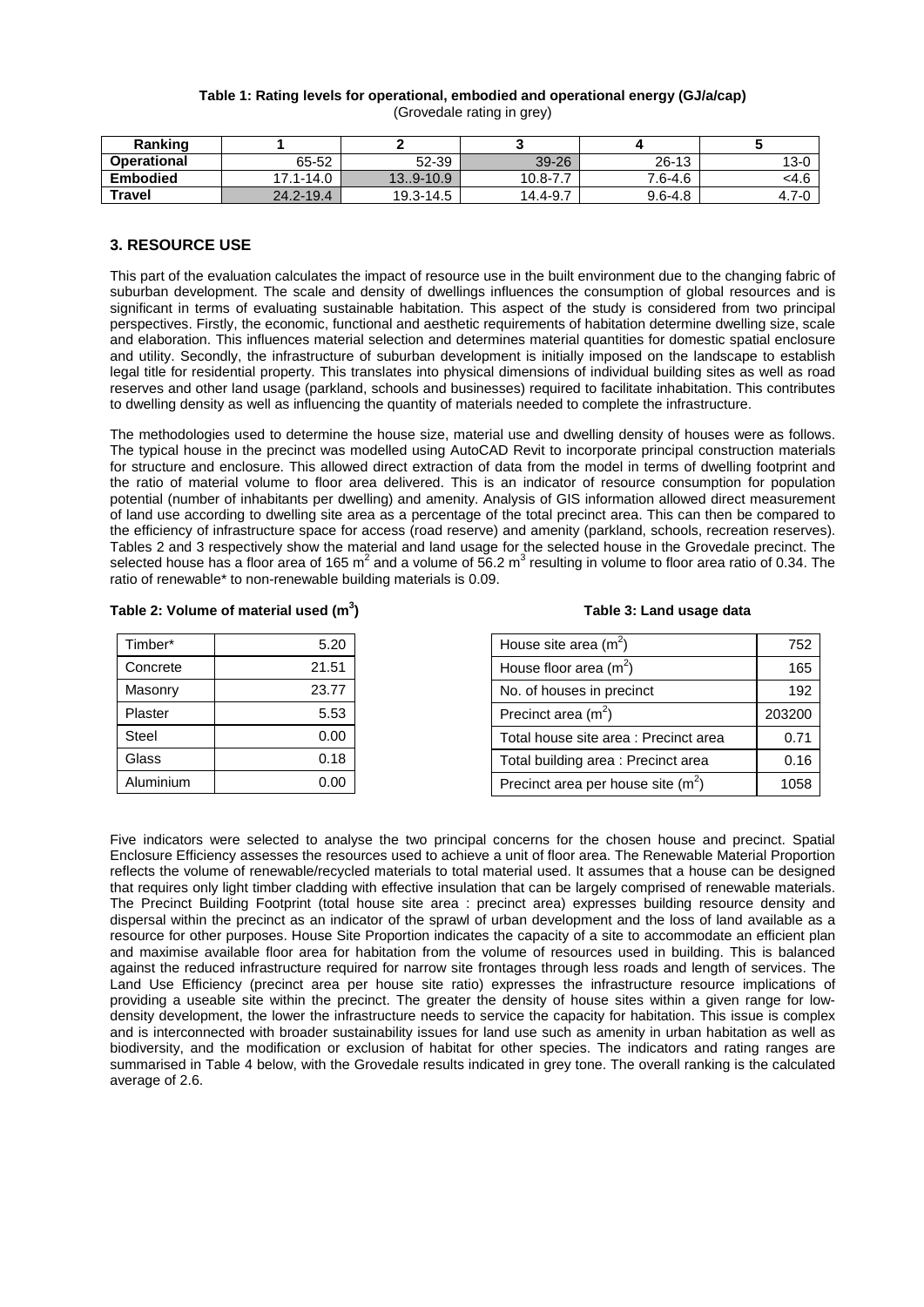|                                                     | <b>Rating</b> |              |        |        |        |
|-----------------------------------------------------|---------------|--------------|--------|--------|--------|
| <b>Indicator</b>                                    |               | $\mathbf{2}$ | 3      | 4      | 5      |
| <b>Spatial Enclosure Efficiency</b>                 | > 0.5         | < 0.5        | < 0.4  | < 0.3  | < 0.2  |
| (material volume / house floor area)                |               |              |        |        |        |
| <b>Renewable Material Proportion</b>                | < 0.1         | > 0.1        | > 0.3  | > 0.5  | >0.7   |
| (renewable material volume / total material volume) |               |              |        |        |        |
| <b>Precinct Building Footprint</b>                  | < 0.1         | > 0.1        | > 0.2  | > 0.3  | > 0.4  |
| (house floor area x no. houses / precinct area)     |               |              |        |        |        |
| <b>House Site Proportion</b>                        | < 0.15        | < 0.25       | < 0.35 | < 0.45 | > 0.45 |
| (site frontage / site depth)                        | or            | or           | or     | or     | and    |
|                                                     | > 0.95        | > 0.85       | > 0.75 | > 0.55 | < 0.55 |
| <b>Land Use Efficiency</b>                          | < 0.5         | > 0.5        | > 0.6  | > 0.7  | > 0.8  |
| (site area / precinct area per site)                |               |              |        |        |        |

#### **Table 4: Resource Use Indicators and Rating Scale**

# **4. NEIGHBOURHOOD CHARACTER**

Research on neighbourhood character is thin compared with the substantial literature on conceptions of place. Defining neighbourhood character is not a simple task because character is not easily reducible to a collection of elements. Definitions of neighbourhood character are often 'an assemblage of built form elements' though 'placeidentity is strongly territorialized' (Woodcock et al, 2009; Dovey and Woodcock, 2011). Green (2010:2) argues that character of a place is 'an experiential phenomena' - physical features plus experiential perceptual phenomenon. Relationships between the built and the natural environments are critical to neighbourhood character, which touches on scale and height, as well as surface articulation of architecture and materials used, and the amount and type of vegetation in the landscape. Green (2010:5) suggests that 'we are talking about aesthetics' coupled with meaning, about place attachment. Woodcock et al. (2009:19) argue that neighbourhood character is 'profoundly social', that it is 'fundamentally about the way built form mediates relations between neighbours and the ways such forms and practices give rise to a "sense of place"'. While recognising that 'neighbourhood character involves many complex and inter-related elements', this study tries to answer the question 'how do buildings and landscape interact?' (Planisphere, 2010:13) by examining the built form and its relationship to topography and vegetation to gain a whole picture.

Six physical/landscape indicators have been developed from the City of Greater Geelong's *Housing Diversity Strategy* (COGG 2007) and other neighbourhood character studies in order to establish the physical neighbourhood character of the selected precincts. The six indicators are: (1) style of public infrastructure and urban design; (2) allotment sizes; (3) building setbacks; (4) building footprint (5) building type/design; (6) vegetation. Observations were made from walking the streets in the study area, plus on-the-ground photos, supplemented by aerial photos from NEARMAP.com. Together these provided qualitative data for precinct description and analysis.

Table 5 describes the six indicators with their different values. The higher the number, the greater the positive contribution to neighbourhood character in each indicator. The grey columns signify the scores the suburb of Grovedale has received. Observations of Grovedale's public infrastructure and urban design show that there is little consistency in appearance, with concrete footpaths in one street and none in another; overall the streets are curved with no clear orientation, there are some courts and grassed nature strips. Observations of allotment sizes show that the blocks are approximately 750  $m^2$  in size; some have wide and short dimensions while others have narrow frontage and are wedge shaped. Observations of building setbacks show that these are generally consistent from street frontage, yet perception varies as some properties run their front lawn to the street curb while others have erected a fence on their boundary. Setbacks between houses are well defined, generally by paling fences. Observations of building footprint show that all original buildings have reasonable front gardens and various backyards depending on their location in the court. Though it is difficult to see backyards, our estimate (confirmed by the aerial photos) is that the footprint takes up about 40% of the allotment space. Observations of building types and designs show that the neighbourhood comprises single storey detached dwellings of similar height and bulk with garages that are relatively unobtrusive beside the dwellings. Most of the houses are 1970s brick veneered with a mix of hipped roofs, some flat roofs, and some 1980s with bagged brick and attic lights. One house has been 'gentrified' into a new look (mimicking models designed for adjoining new neighbourhoods). The aerial view shows a variety of houses, all unique according to their roofscapes. Lastly, observations of vegetation show that there is no consistent street tree planting, and there is a mix between established large shrubs (e.g. Bottle Brush tree) and trees, scattered at random. A number of properties have some large trees (eucalypts), which provide shade and habitat for birds. There is a mixed diversity of established trees and shrubs, flowers and lawns. Various levels of maintenance were evident, some manicured and others quite rambling.

As discussed above, it is hard to define neighbourhood character and it is even harder to determine what a "good" neighbourhood character might comprise. It is clear that neighbourhood character will change according to the contextual situation in which a neighbourhood is located, and whether, for example, it is a suburban environment with low density housing or an urban environment with high density housing or a coastal area with a fragile environment.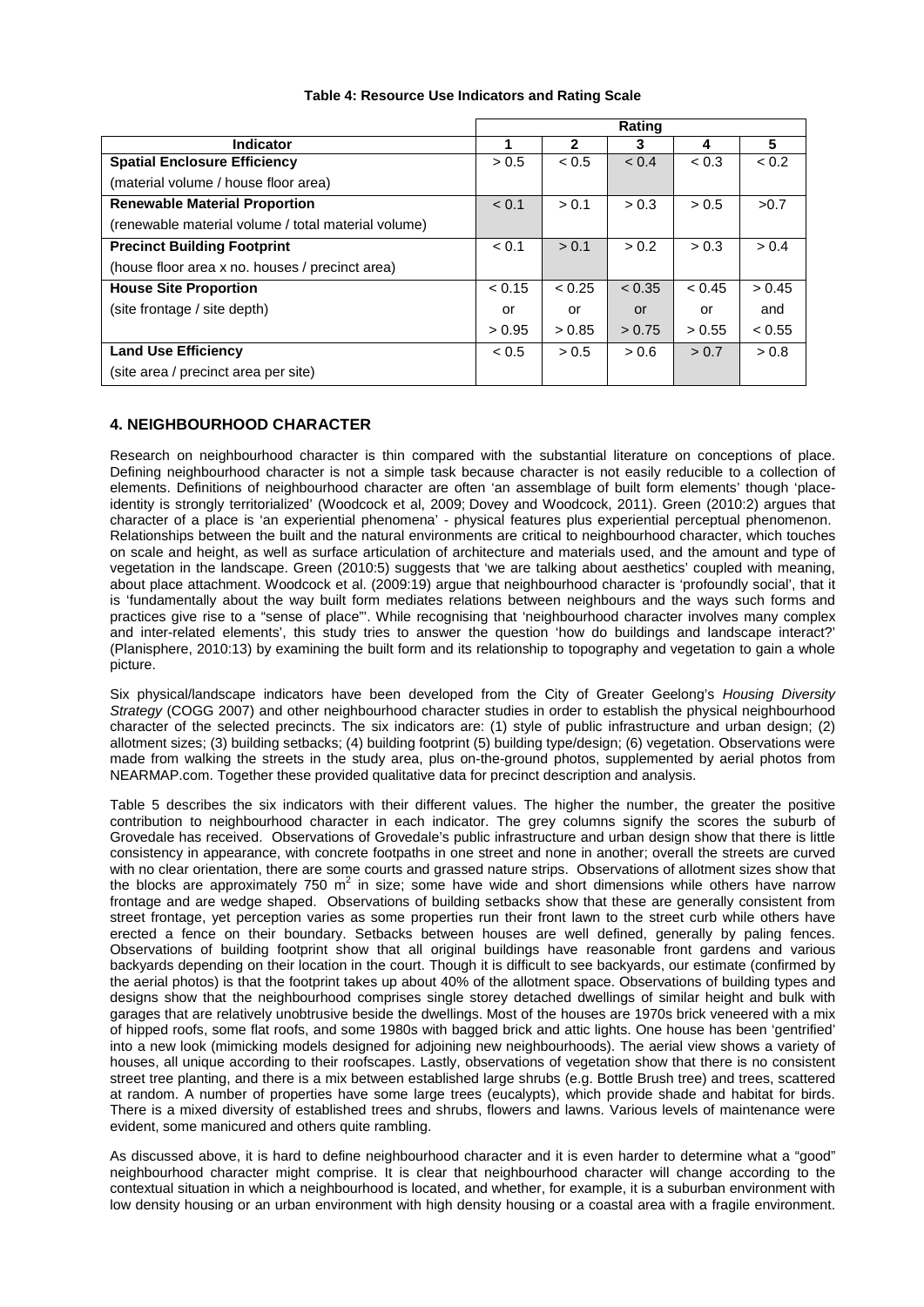In this attempt to evaluate the neighbourhood character of the Geelong suburb of Grovedale, we have tried to bridge between the desire to maintain a low density environment with abundance of vegetation and greenery on one hand, and the need to aspire to a sustainable suburban housing model on the other. The six indicators must be seen not as six separated indicators but as an integrated matrix in which each of the indicators is influenced by and influences all other indicators. For example, public infrastructure and urban design influences allotment size and orientation, which, in turn, influences vegetation and sun access. In the six indicators Grovedale scored 24 out of possible 30, which is 80% out of 100%, giving an average ranking of 4.0. This score shows that Grovedale has been quite successful in bridging between achieving a good neighbourhood character and sustainable housing. In other words, the neighbourhood has been able to combine both social sustainability and environmental sustainability through its built form and its relationship to topography and vegetation. While recognising the limitations of this approach, this initial attempt to evaluate the neighbourhood character of Grovedale provides a starting point for the conceptualisation and evaluation of neighbourhood character.

| <b>Criteria</b>                                        | 1                                                                                                                                                       | $\overline{2}$                                                                                                                                         | 3                                                                                                                                                         | 4                                                                                                                                                             | 5                                                                                                                                                        |
|--------------------------------------------------------|---------------------------------------------------------------------------------------------------------------------------------------------------------|--------------------------------------------------------------------------------------------------------------------------------------------------------|-----------------------------------------------------------------------------------------------------------------------------------------------------------|---------------------------------------------------------------------------------------------------------------------------------------------------------------|----------------------------------------------------------------------------------------------------------------------------------------------------------|
| <b>Public</b><br>infrastructure<br>and urban<br>design | No consistency<br>of streetscape<br>pattern; no<br>consideration of<br>urban design;<br>no clear<br>orientation of<br>streets; no<br>communal<br>spaces | Poor<br>consistency of<br>streetscape<br>pattern; little<br>consideration of<br>urban design;<br>little orientation:<br>very few<br>communal<br>spaces | Moderate -<br>consistency of<br>streetscape<br>pattern:<br>moderate<br>consideration of<br>urban design;<br>little orientation;<br>few communal<br>spaces | Moderate +<br>consistency of<br>streetscape<br>pattern;<br>reasonable<br>consideration of<br>urban design;<br>some<br>orientation;<br>some communal<br>spaces | Consistency of<br>streetscape<br>pattern; high<br>consideration of<br>urban design;<br>clear orientation<br>of streets; variety<br>of communal<br>spaces |
| <b>Allotment</b><br>sizes $(m2)$                       | $\geq 350$                                                                                                                                              | ≥450                                                                                                                                                   | ≥550                                                                                                                                                      | $\geq 750$                                                                                                                                                    | ≥1000                                                                                                                                                    |
| <b>Building</b><br>setbacks                            | No setbacks; no<br>space between<br>dwellings; very<br>high front<br>fences.                                                                            | No consistency<br>in setbacks and<br>spacing, and<br>front fencing<br>height                                                                           | Inconsistent<br>setbacks and<br>spacing,<br>inconsistent<br>front fencing<br>height                                                                       | Moderate<br>consistency in<br>setbacks and<br>spacing,<br>consistency in<br>front fencing<br>height                                                           | Similar full<br>setbacks; spacing<br>between<br>dwellings; unified<br>height of front<br>fences                                                          |
| <b>Building</b><br>footprint (%)                       | < 100                                                                                                                                                   | < 85                                                                                                                                                   | <70                                                                                                                                                       | $55$                                                                                                                                                          | < 40                                                                                                                                                     |
| <b>Building</b><br>type/design                         | <b>Total uniformity</b><br>or chaotic<br>mixture of<br>buildings; import<br>of external<br>materials, styles<br>and heritage<br>influences              | Inconsistent mix<br>and scales,<br>imported and<br>local materials<br>and styles                                                                       | Moderate<br>uniformity,<br>some mixture<br>between<br>materials and<br>styles                                                                             | Some variety of<br>buildings; using<br>local material,<br>styles and<br>heritage<br>influences                                                                | Planned variety of<br>buildings; using<br>local material,<br>styles and<br>heritage<br>influences                                                        |
| Vegetation                                             | No trees $-$<br>0-10% coverage                                                                                                                          | Very few trees -<br>10-20%<br>coverage,<br>scattered effect                                                                                            | Few trees $-20$ -<br>30% coverage;<br>street planting<br>ad hoc                                                                                           | Some trees -<br>30-40%<br>coverage                                                                                                                            | Mature trees -<br>>40% coverage in<br>street plantings<br>and in private<br>gardens                                                                      |

**Table 5: Criteria for neighbourhood character with Grovedale scores highlighted in grey.**

# **5. NEIGHBOURHOOD CONNECTIVITY**

Boyce et al. (2009) identify housing choice, mobility, connectedness to the outside world, social cohesiveness and inclusiveness as key elements for sustainable communities. Their study highlights the benefits of understanding neighbourhood community infrastructure by analysing street morphology and residents' mobility. This present study has analysed the distance relationships between areas of housing and existing community infrastructure facilities utilizing the indicators presented by the City of Greater Geelong in their Sustainable Communities Strategy (CoGG, 2010). Nine key local indicators for sustainable communities were utilised in the mapping process in this study. The indicators consisted six main facility types: (1) community centres, (2) kindergartens and childcare centres, (3) general practitioners, (4) community libraries, (5) maternal and child health facilities, (6) aged care facilities, and three network-based facilities: (1) public transport, (2) public open space, and (3) retail and convenience shopping.

The geographic location of community indicators was tested for accessibility using two key benchmarks; accessibility by foot assuming a comfortable walking distance of 400 m; and accessibility by public transport assuming a walking catchment of 400 m from any transport stop. A rating system was applied to the 'performance' of each indicator. The rating system is based on a percentage scale that corresponds to a 'score' from 1 (0 to 20% accessibility) to 5 (80 to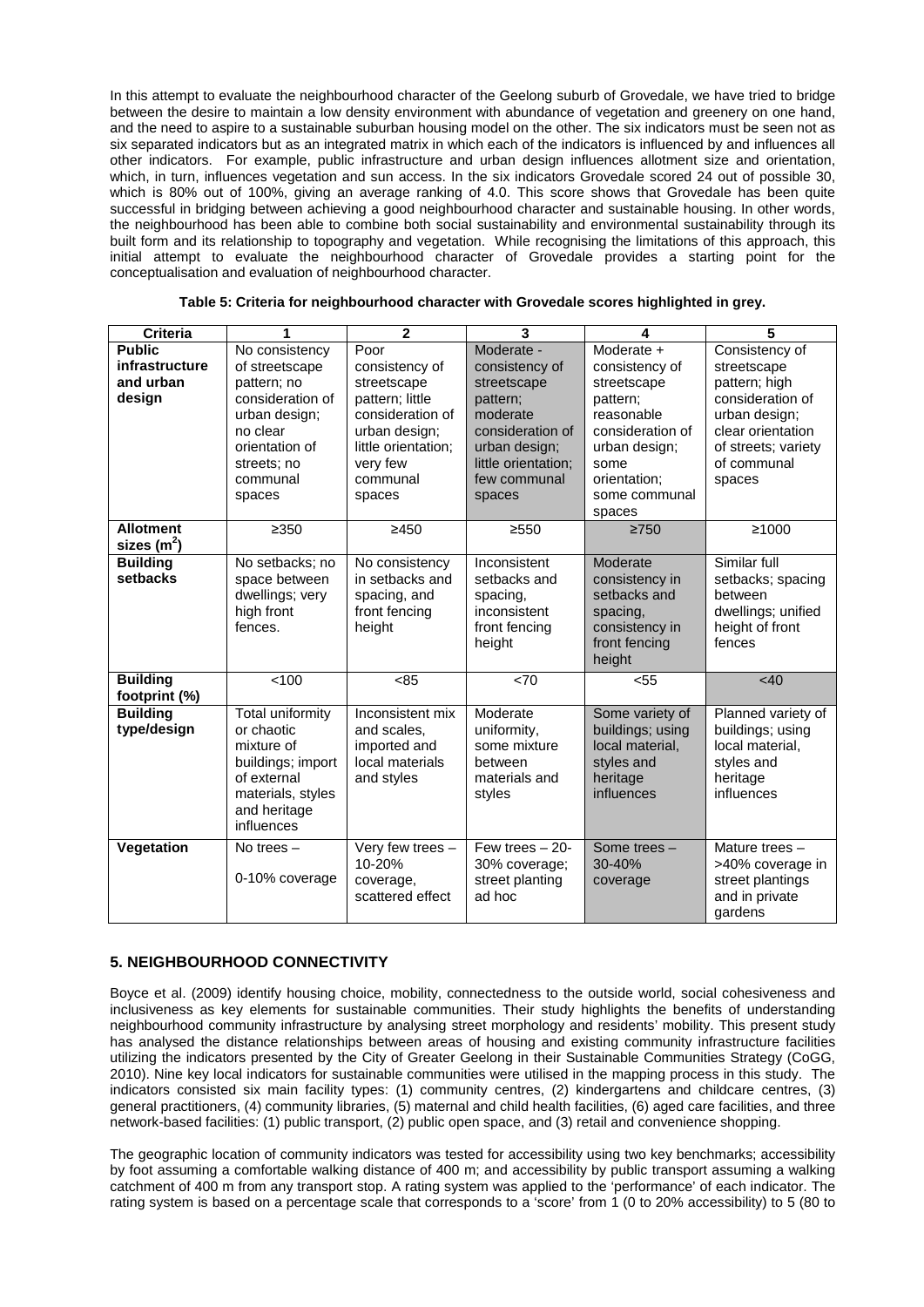100% accessibility), with the corresponding figures in 20% increments in between. Table 6 shows the results for both the walking and public transport connectivity mapping across Grovedale and Figure 2 shows the comparative indicator scores on star diagrams for the two types of accessibility. Connectivity to community infrastructure is fundamentally based on the proportion of the community that either lives within a 400 m walking distance of each of the indicators, or alternatively within 400 m of a public transport stop which is in turn within 400 m of the indicators. The average of the ratings (i.e. the ranking) of Grovedale's connectivity to community infrastructure has therefore been calculated to be 3.1.

|                                            | Community<br>centre | Library | <b>Maternal/</b><br>child<br>health | <b>Child</b><br>care/<br>kinder | G.P. | Aged<br>care | <b>Public</b><br>transport | <b>Public</b><br>open<br>space | Retail<br>centre |
|--------------------------------------------|---------------------|---------|-------------------------------------|---------------------------------|------|--------------|----------------------------|--------------------------------|------------------|
| Walking<br>connectivity                    | 4.1                 | 3.1     | 4.4                                 | 22                              | 15   | 15           | 86                         | 54                             | 24               |
| <b>Public</b><br>transport<br>connectivity | 86                  | 43      | 86                                  | 75                              | 74   | 86           | n.a.                       | 52                             | 86               |
| <b>Indicator</b><br>score                  | 3                   | 2       | 3                                   | 3                               | 3    | 3            | 5                          | 3                              | 3                |

**Table 6: Connectivity results for Grovedale, showing the percentage (%) of population within 400 m of community infrastructure.**



#### **Figure 2: Comparative indicator score results for walking and public transport connectivity in Grovedale.**

Relatively-low ratings across most node-based indicators (community centres, libraries, maternal and child health, child care and kindergartens and general practitioners) point towards either a lack of community services in the suburb or a concentration of services within a limited geographic area. From a walkability point of view therefore, the 400 m catchment zone around community nodes appears to be capturing only a fraction of its potential audience. The results therefore show the need for support from an efficient public transport network in order to be deemed physically well 'connected'. A higher proportion of longer streets with less connecting streets may have led to less residents being 'connected' by foot to most of the community indicators. The larger community indicators of public transport, public open space and retail centres returned the highest rankings. This may be due to their dispersion throughout the suburb, and therefore being more accessible at the local scale. This is particularly true of public open space and public transport, which are geographically located in network form, rather than a nodal or singular point of activity. The results show a significant difference between walking and public transport connectivity. Whilst public transport is deemed to be successfully efficient in Grovedale, the results may differ across other suburbs where there is less community infrastructure or the street layout and pattern differs.

#### **6. DIVERSITY**

Fainstein (2005) found diversity to have a variety of meanings in urban literature. Amongst urban designers it refers to mixing building types; among planners it may mean mixed uses or class and racial-ethnic heterogeneity; for sociologists and cultural analysts it primarily takes on the latter meaning. The whole idea of diversity is central to urban and future city planning and the evaluation of a multi-dimensional social mix as an approach to ascertain neighbourhood context diversity is directly linked to it (Talen 2006). Several methodologies for defining housing diversity and sense-of-place have driven and continue to be driven by city councils and local government agencies in the past decades (e.g. COGG 2007; 2010).

The methodology used in this research focussed on population diversity as a key consideration of sustainable housing development. A range of socio-demographic variables which contribute directly to the definitions and extent of equitable and diverse housing was extracted from the Suburb-level Community Profile Census for the selected precinct in Grovedale (ABS 2006). Seven community profile indicators were used: (1) education; (2) family composition; (3) dwelling structure typology; (4) tenure of dwelling structure; (5) age; (6) gross weekly household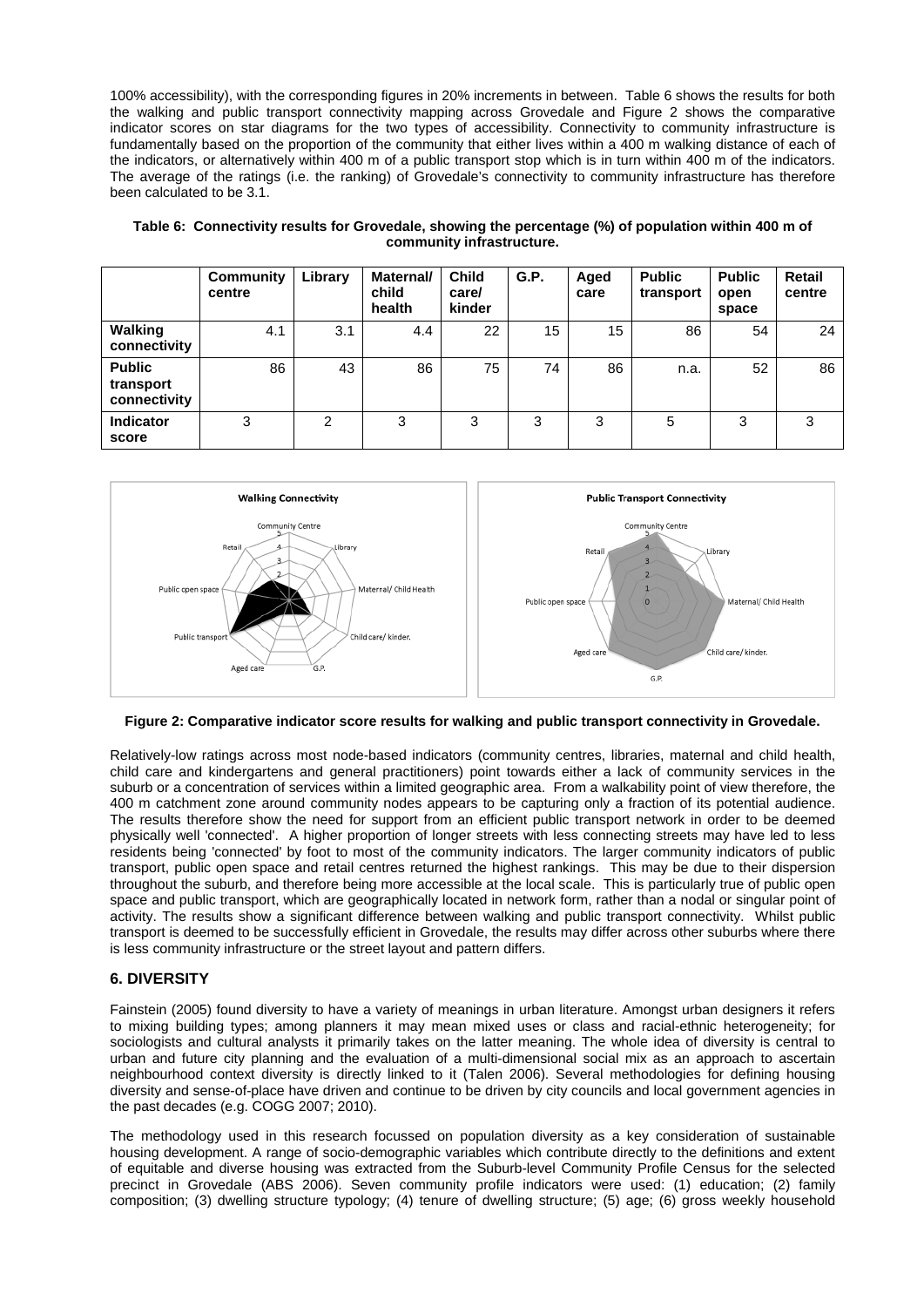income; and (7) birthplace. The approach used was to compare the actual number of any particular 'diversity' indicator in Grovedale with the "ideal" number of that indicator, determined by the percentage of the same indicator in Melbourne. The rationale is that it is impossible to have a greater level of diversity that that achieved in the State capital. A comparison of the "ideal" number with the actual number in the precinct shows the level of diversity for that particular indicator. If the actual number exceeds the "ideal", it implies that in the given category there is adequate representation of diversity i.e. 100% of the given category. A rating of 1 to 5 was then developed where 1 represented zero or nil (0%) diversity and 5 represented maximum or perfect (100%) diversity. Intermediate ratings were proportionately distributed between the two extremes (Table 7).

| <b>Profile</b><br><b>indicators</b> | <b>Melbourne</b><br>data | Ideal<br>Grovedale | % Ideal<br>Grovedale | <b>Diversity</b><br>ranking |
|-------------------------------------|--------------------------|--------------------|----------------------|-----------------------------|
| Educational<br>Level                | 974.684                  | 153                | 58                   | 3.3                         |
| Family<br>Composition               | 938,488                  | 151                | 95                   | 4.8                         |
| Dwelling<br>Typology                | 1.283.041                | 192                | 34                   | 2.4                         |
| Tenure                              | 1,165,847                | 185                | 76                   | 4.0                         |
| Age                                 | 3,592,592                | 502                | 96                   | 4.8                         |
| Income                              | 1,140,128                | 168                | 78                   | 4.1                         |
| <b>Birthplace</b>                   | 3,592,591                | 479                | 47                   | 2.9                         |

**Table 7: Calculation of Grovedale data and Melbourne data**

These indicators present a tangible and "visible" way to quantify diversity (Figure 3). While the scope and the sample study are quite limited, it presents a working method for quantifying and rating diversity to produce an overall snapshot of housing and population diversity. The results show that Grovedale has performed quite well, since four out of the seven indicators are rated 4 or higher (family composition, tenure, age and income). The two lowest rated indicators are dwelling typology (2.4) and birthplace (2.9). The ranking for overall diversity in Grovedale is assumed to be the average score of all the indicators assessed and is therefore 3.8.

#### **7. RESULTS AND DISCUSSION**

The rankings determined in the previous sections can now be visualised together (Figure 4) and this representation can be used to quickly understand the strengths and weakness of a housing development in terms of its sustainability.



**Figure 3: Diversity rating comparison**



**Figure 4: Visualisation of the rankings of sustainability criteria for Grovedale**

Figure 4 shows that the Grovedale precinct performs quite poorly in terms of resource and energy use. On the other hand, its performance in terms of diversity and neighbourhood character is reasonable. Neighbourhood connectedness could arguably be improved. If the sustainability of the precinct was to be increased, the provision of more public transport could simultaneously improve the ranking of the energy use and neighbourhood connectedness criteria. While the analysis of only one precinct has been described in this paper, the research team has applied the technique to two other precincts in the Geelong region. These two other precincts are also representative of other eras. Juxtaposing the star diagrams for each era provides insights into the strengths and weaknesses of different types of housing development over time. These insights can be used in the design of new housing developments or to improve the sustainability of existing ones.

# **CONCLUSIONS**

This paper has described the methodologies used to analyse five criteria selected to be important considerations of any sustainable housing development. Using these methodologies, each criterion has been ranked on a scale of 1 to 5 for its 'sustainability'; the lower score (1) representing a poor outcome and the higher score (5) representing a good